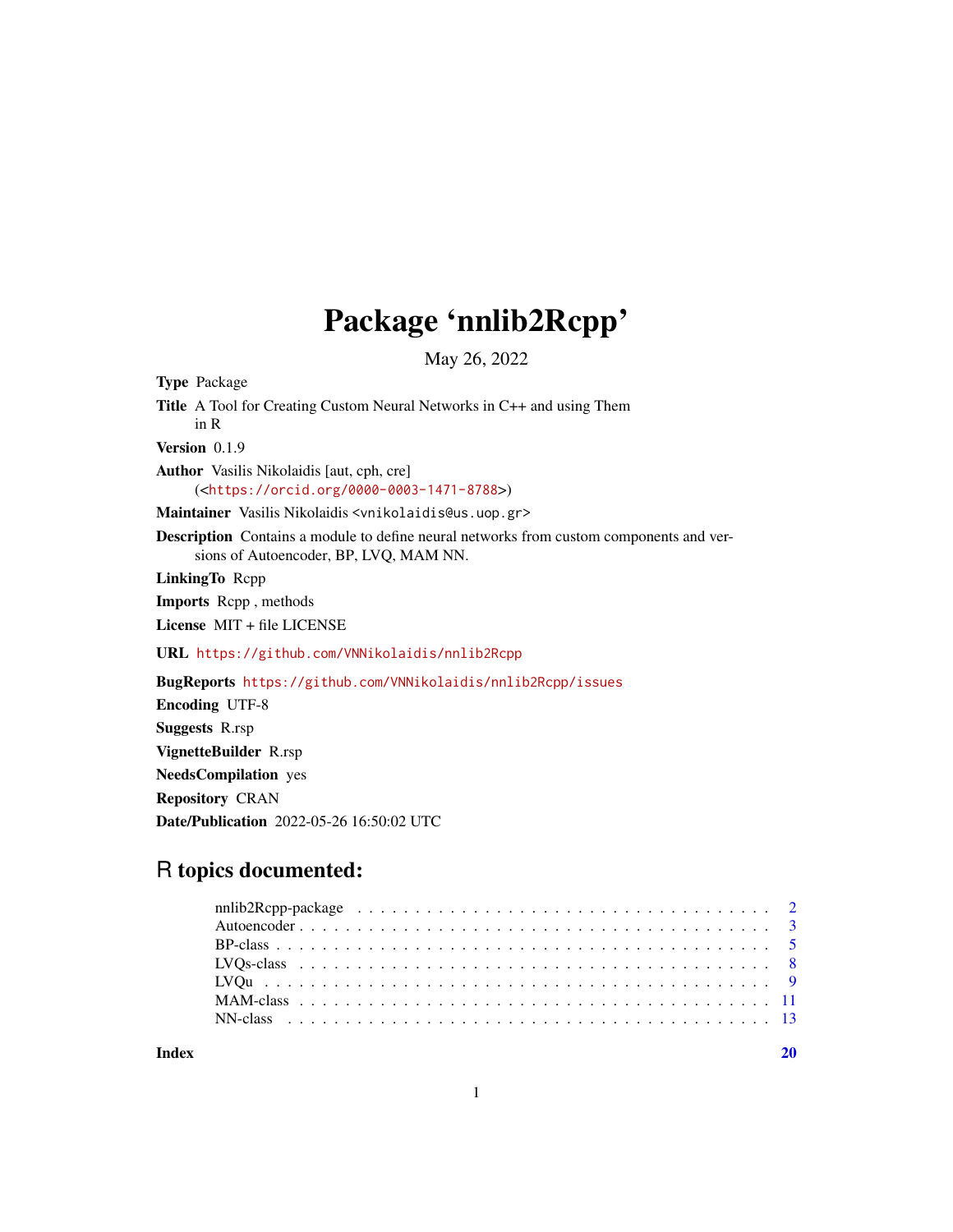<span id="page-1-0"></span>nnlib2Rcpp-package *A collection of Neural Networks and tools to create custom models*

#### Description

This package provides a module (NN module) to define and control custom neural networks created from user-defined nnlib2 NN components (written in C++).

It also contains a small collection of ready-to-use Neural Networks (NN), i.e. versions of Autoencoder, Back-Propagation, Learning Vector Quantization and Matrix Associative Memory NN. More information and examples for each of the above can be found in its documentation (see below).

#### Ready-to-use Neural Networks:

- Plain Back-Propagation ([BP](#page-4-1)-supervised) (BP)
- Learning Vector Quantization (LVQ-supervised) ([LVQs](#page-7-1))
- Learning Vector Quantization (LVQ-unsupervised) ([LVQu](#page-8-1))
- Matrix Associative Memory (MAM-supervised) ([MAM](#page-10-1))
- Autoencoder (unsupervised) ([Autoencoder](#page-2-1))

#### Custom Neural Networks:

• [NN](#page-12-1) module (NN)

#### Author(s)

Author/Maintainer:

• Vasilis Nikolaidis <vnnikolaidis@gmail.com>

#### Contributors:

- Arfon Smith [contributor]
- Dirk Eddelbuettel [contributor]

#### References

- Nikolaidis, V. N., (2021). The nnlib2 library and nnlib2Rcpp R package for implementing neural networks. Journal of Open Source Software, 6(61), 2876, [doi:10.21105/joss.02876.](https://doi.org/10.21105/joss.02876) References for the ready-to-use NN models (can also be found in related documentation):
	- Kohonen, T (1988). Self-Organization and Associative Memory, Springer-Verlag.; Simpson, P. K. (1991). Artificial neural systems: Foundations, paradigms, applications, and implementations. New York: Pergamon Press.
	- Pao Y (1989). Adaptive Pattern Recognition and Neural Networks. Reading, MA (US); Addison-Wesley Publishing Co., Inc.
	- Simpson, P. K. (1991). Artificial neural systems: Foundations, paradigms, applications, and implementations. New York: Pergamon Press.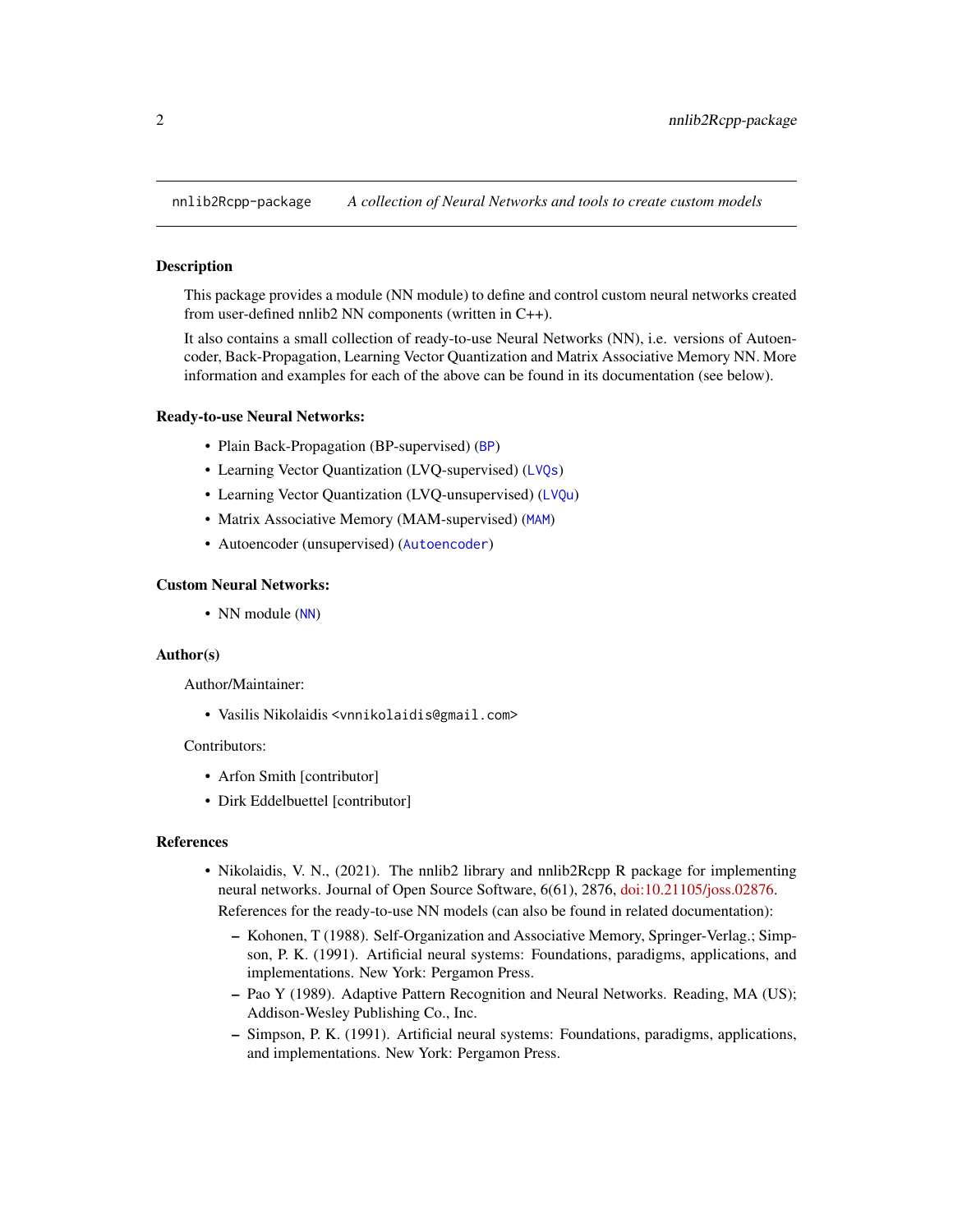- <span id="page-2-0"></span>– Philippidis, TP & Nikolaidis, VN & Kolaxis, JG. (1999). Unsupervised pattern recognition techniques for the prediction of composite failure. Journal of acoustic emission. 17. 69-81.
- Nikolaidis V.N., Makris I.A, Stavroyiannis S, "ANS-based preprocessing of company performance indicators." Global Business and Economics Review 15.1 (2013): 49-58, [doi:10.1504/GBER.2013.050667.](https://doi.org/10.1504/GBER.2013.050667)

#### See Also

More information and examples on using the package can be found in the following vignette:

vignette("manual", package='nnlib2Rcpp')

Related links:

- <https://github.com/VNNikolaidis/nnlib2Rcpp>
- Package manual in PDF format at [https://github.com/VNNikolaidis/nnlib2Rcpp/blob/](https://github.com/VNNikolaidis/nnlib2Rcpp/blob/master/doc/manual.pdf) [master/doc/manual.pdf](https://github.com/VNNikolaidis/nnlib2Rcpp/blob/master/doc/manual.pdf))
- Report bugs, issues and suggestions at [https://github.com/VNNikolaidis/nnlib2Rcpp/](https://github.com/VNNikolaidis/nnlib2Rcpp/issues) [issues](https://github.com/VNNikolaidis/nnlib2Rcpp/issues)

<span id="page-2-1"></span>Autoencoder *Autoencoder NN*

#### **Description**

A neural network for autoencoding data, projects data to a new set of variables.

#### Usage

```
Autoencoder(
  data_in,
  desired_new_dimension,
  number_of_training_epochs,
  learning_rate,
  num_hidden_layers = 1L,
  hidden_layer_size = 5L,
  shown\_nn = FALSE)
```
#### Arguments

data\_in data to be autoencoded, a numeric matrix, (2d, cases in rows, variables in columns). It is recommended to be in [0 1] range.

desired\_new\_dimension

number of new variables to be produced. This is effectively the size (length) of the special hidden layer that outputs the new variable values, thus the dimension of the output vector space.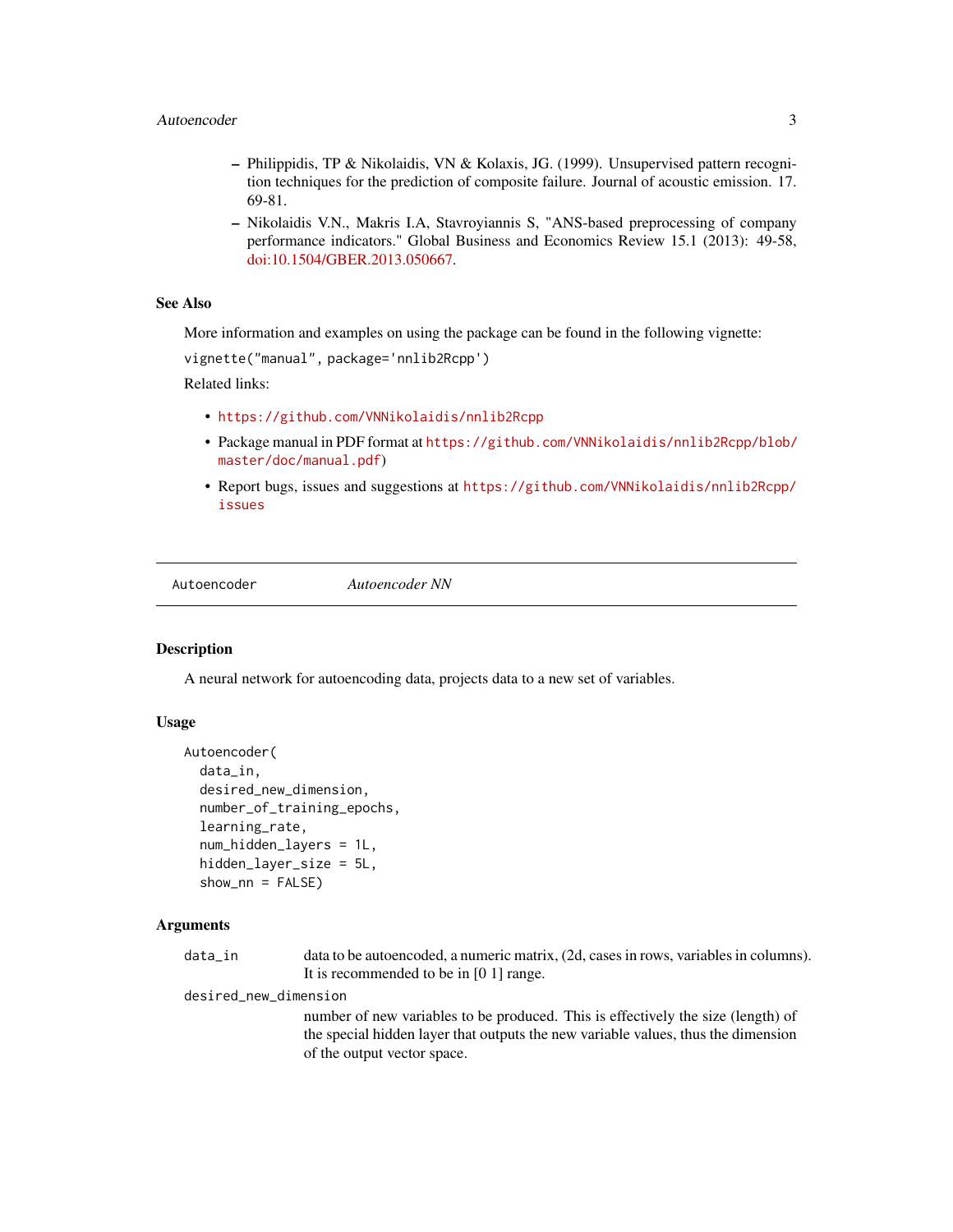<span id="page-3-0"></span>

| number_of_training_epochs |                                                                                                                                                                                                                                                                                |  |
|---------------------------|--------------------------------------------------------------------------------------------------------------------------------------------------------------------------------------------------------------------------------------------------------------------------------|--|
|                           | number of training epochs, aka presentations of all training data to ANN during<br>training.                                                                                                                                                                                   |  |
| learning_rate             | the learning rate parameter of the Back-Propagation (BP) NN.                                                                                                                                                                                                                   |  |
| num_hidden_layers         |                                                                                                                                                                                                                                                                                |  |
|                           | number of hidden layers on each side of the special layer.                                                                                                                                                                                                                     |  |
| hidden_layer_size         |                                                                                                                                                                                                                                                                                |  |
|                           | number of nodes (processing elements or PEs) in each of the hidden layers. In<br>this implementation of Autoencoder all hidden layers are of the same length<br>(defined here), except for the special hidden layer (whose size is defined by<br>desired_new_dimension above). |  |
| show nn                   | boolean, option to display the (trained) ANN internal structure.                                                                                                                                                                                                               |  |

#### Value

Returns a numeric matrix containing the projected data.

#### Note

This Autoencoder NN employs a [BP](#page-4-1)-type NN to perform a data pre-processing step baring similarities to PCA since it too can be used for dimensionality reduction (Kramer 1991)(DeMers and Cottrell 1993)(Hinton and Salakhutdinov 2006). Unlike PCA, an autoencoding NN can also expand the feature-space dimensions (as feature expansion methods do). The NN maps input vectors to themselves via a special hidden layer (the coding layer, usually of different size than the input vector length) from which the new data vectors are produced. Note: The internal BP PEs in computing layers apply the logistic sigmoid threshold function, and their output is in [0 1] range. It is recommended to use this range in your data as well. More for this particular autoencoder implementation can be found in (Nikolaidis, Makris, and Stavroyiannis 2013). The method is not deterministic and the mappings may be non-linear, depending on the NN topology.

(This function uses Rcpp to employ 'bpu\_autoencoder\_nn' class in nnlib2.)

#### Author(s)

Vasilis N. Nikolaidis <vnnikolaidis@gmail.com>

#### References

Nikolaidis V.N., Makris I.A, Stavroyiannis S, "ANS-based preprocessing of company performance indicators." Global Business and Economics Review 15.1 (2013): 49-58.

#### See Also

[BP](#page-4-1).

#### Examples

```
iris_s <- as.matrix(scale(iris[1:4]))
output_dim <- 2
epochs <- 100
```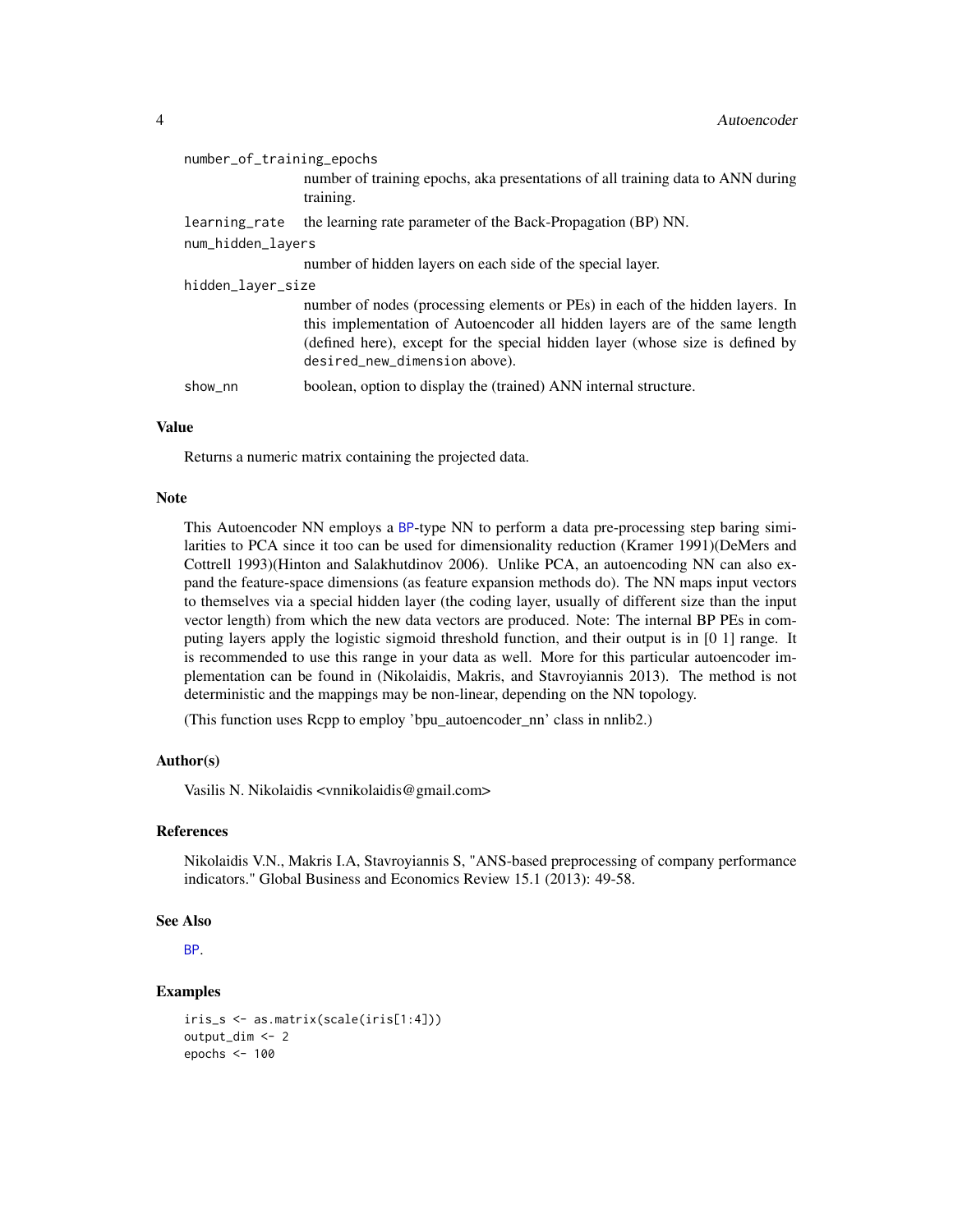#### <span id="page-4-0"></span>BP-class 5

```
learning_rate <- 0.73
num_hidden_layers <-2
hidden_layer_size <- 5
out_data <- Autoencoder( iris_s, output_dim,
                          epochs, learning_rate,
                          num_hidden_layers, hidden_layer_size, FALSE)
plot( out_data,pch=21,
     bg=c("red","green3","blue")[unclass(iris$Species)],
     main="Randomly autoencoded Iris data")
```
BP-class *Class* "BP"

#### <span id="page-4-1"></span>**Description**

Supervised Back-Propagation (BP) NN module, for encoding input-output mappings.

#### Extends

Class ["RcppClass"](#page-12-1), directly.

All reference classes extend and inherit methods from ["envRefClass"](#page-0-0).

#### Fields

.CppObject: Object of class C++Object ~~

.CppClassDef: Object of class activeBindingFunction ~~

.CppGenerator: Object of class activeBindingFunction ~~

#### Methods

encode(data\_in, data\_out, learning\_rate, training\_epochs, hidden\_layers, hidden\_layer\_size): Setup a new BP NN and encode input-output data pairs. Parameters are:

- data\_in: numeric matrix, containing input vectors as rows. . It is recommended that these values are in 0 to 1 range.
- data\_out: numeric matrix, containing corresponding (desired) output vectors. It is recommended that these values are in 0 to 1 range.
- learning\_rate: a number (preferably greater than 0 and less than 1) used in training.
- training\_epochs: number of training epochs, aka single presentation iterations of all training data pairs to the NN during training.
- hidden\_layers: number of hidden layers to be created between input and output layers.
- hidden\_layer\_size: number of nodes (processing elements or PEs) in each of the hidden layers (all hidden layers are of the same length in this implementation of BP).

Note: to encode additional input-output vector pairs in an existing BP, use train\_single or train\_multiple methods (see below).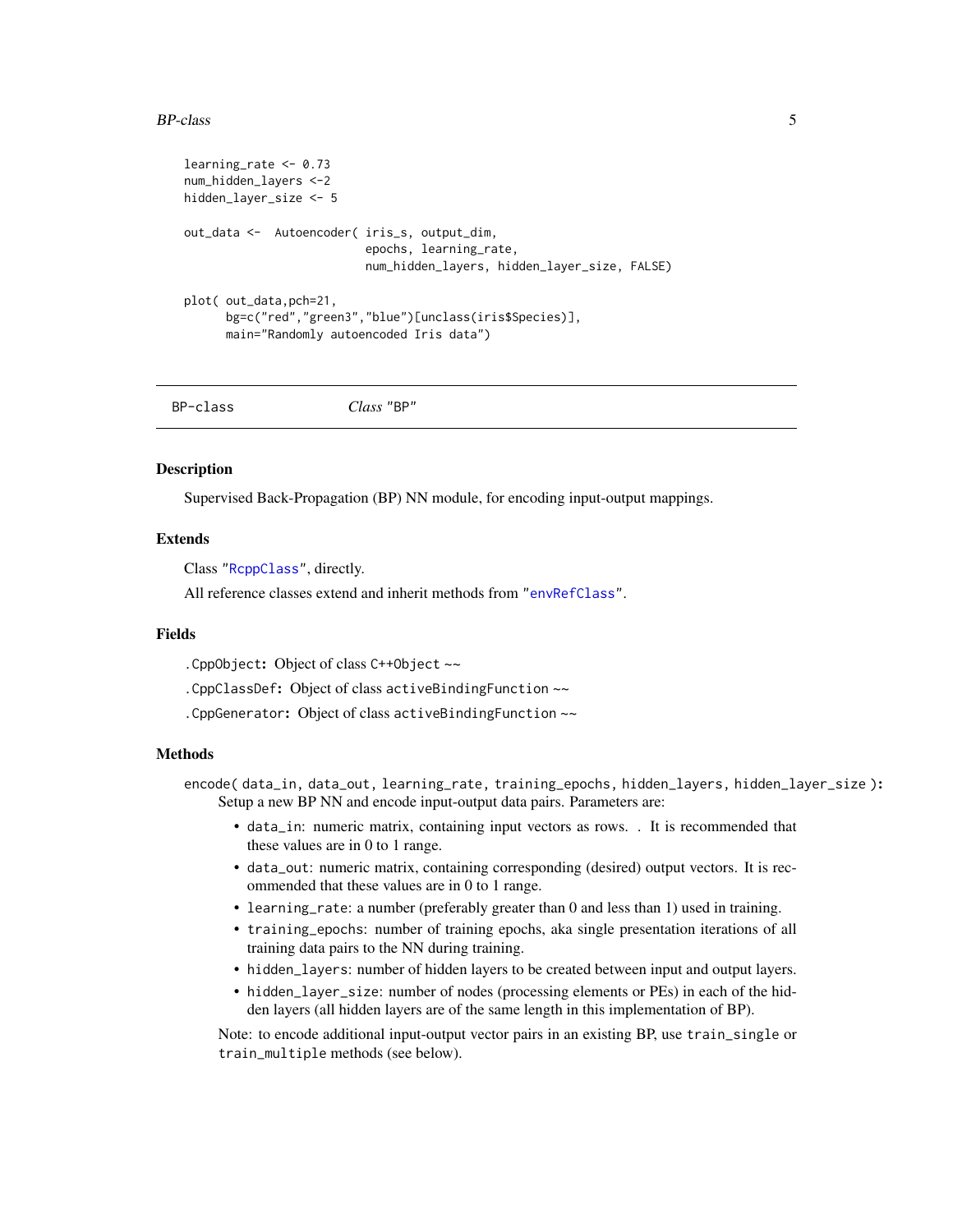<span id="page-5-0"></span>recall(data\_in): Get output for a dataset (numeric matrix data\_in) from the (trained) BP NN.

setup(input\_dim, output\_dim, learning\_rate, hidden\_layers, hidden\_layer\_size): Setup the BP NN so it can be trained and used. Note: this is not needed if using encode. Parameters are:

- input\_dim: integer length of input vectors.
- output\_dim: integer length of output vectors.
- learning rate: a number (preferably greater than 0 and less than 1) used in training.
- hidden\_layers: number of hidden layers to be created between input and output layers.
- hidden\_layer\_size: number of nodes (processing elements or PEs) in each of the hidden layers (all hidden layers are of the same length in this implementation of BP).
- train\_single (data\_in, data\_out): Encode an input-output vector pair in the BP NN. Only performs a single training iteration (multiple may be required for proper encoding). Vector sizes should be compatible to the current NN (as resulted from the encode or setup methods). Returns error level indicator value.
- train\_multiple (data\_in, data\_out, training\_epochs): Encode multiple input-output vector pairs stored in corresponding datasets. Performs multiple iterations in epochs (see encode). Vector sizes should be compatible to the current NN (as resulted from the encode or setup methods). Returns error level indicator value.

print(): print NN structure.

show(): print NN structure.

load(filename): retrieve the NN from specified file.

save(filename): save the NN to specified file.

The following methods are inherited (from the corresponding class): objectPointer ("RcppClass"), initialize ("RcppClass"), show ("RcppClass")

#### Note

This R module maintains an internal Back-Propagation (BP) multilayer perceptron NN (described in Simpson (1991) as the vanilla back-propagation algorithm), which can be used to store inputoutput vector pairs. Since the nodes (PEs) in computing layers of this BP implementation apply the logistic sigmoid threshold function, their output is in [0 1] range (and so should the desired output vector values).

(This object uses Rcpp to employ 'bp\_nn' class in nnlib2.)

#### Author(s)

Vasilis N. Nikolaidis <vnnikolaidis@gmail.com>

#### References

Simpson, P. K. (1991). Artificial neural systems: Foundations, paradigms, applications, and implementations. New York: Pergamon Press.

#### See Also

[Autoencoder](#page-2-1).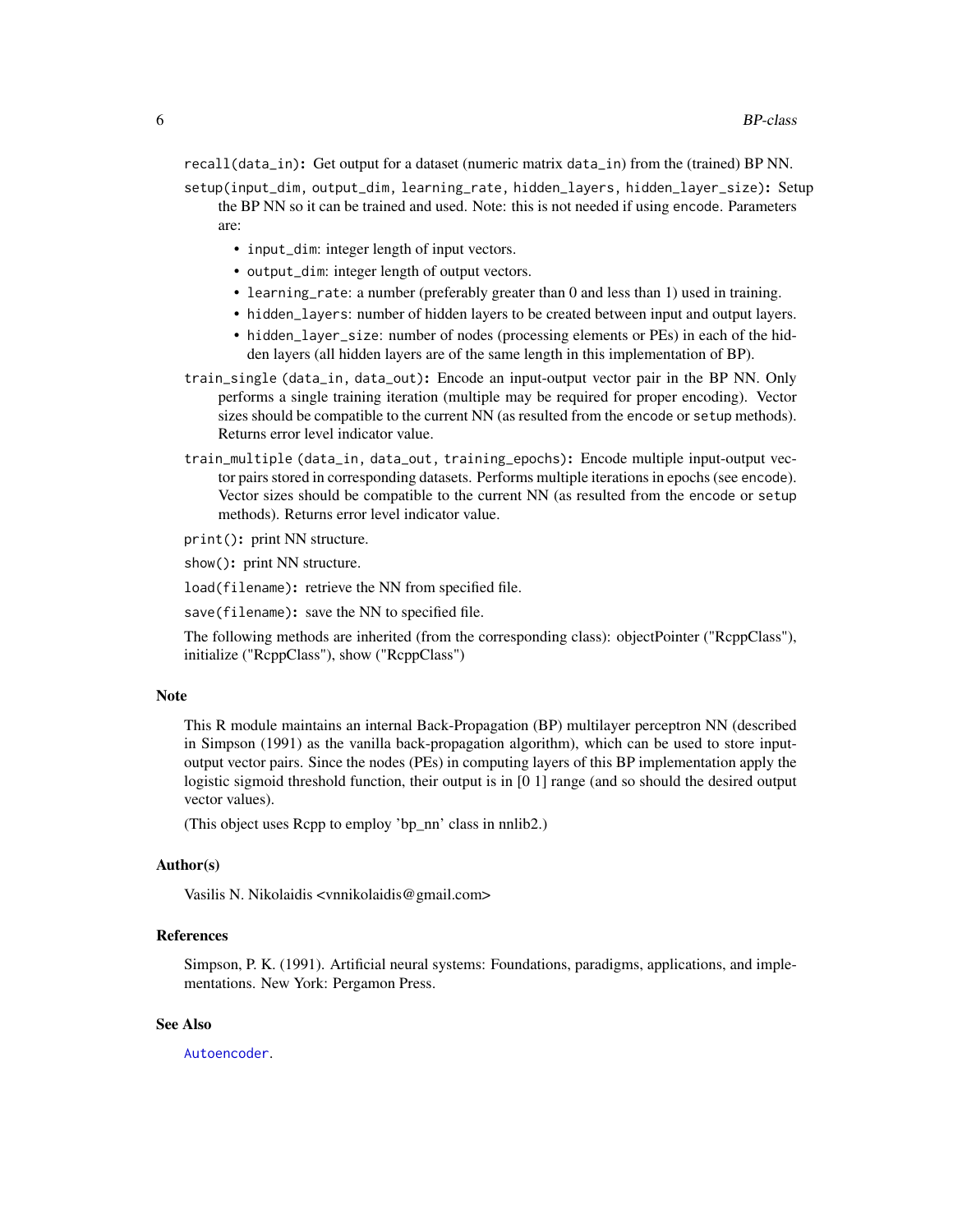#### BP-class 7

#### Examples

```
# create some data...
iris_s <- as.matrix(scale(iris[1:4]))
# use a randomply picked subset of (scaled) iris data for training
training_cases <- sample(1:nrow(iris_s), nrow(iris_s)/2,replace=FALSE)
train_set <- iris_s[training_cases,]
train_class_ids <- as.integer(iris$Species[training_cases])
train_num_cases <- nrow(train_set)
train_num_variables <- ncol(train_set)
train_num_classes <- max(train_class_ids)
# create output dataset to be used for training, Here we encode class as 0s and 1s
train_set_data_out <- matrix(
         data = 0,
         nrow = train_num_cases,
         ncol = train_num_classes)
# now for each case, assign a 1 to the column corresponding to its class, 0 otherwise
# (there must be a better R way to do this)
for(r in 1:train_num_cases) train_set_data_out[r,train_class_ids[r]]=1
# done with data, let's use BP...
bp <- new ("BP")
bp$encode(train_set,train_set_data_out,0.8,10000,2,4)
# let's test by recalling the original training set...
bp_output <- bp$recall(train_set)
cat("- Using this demo's encoding, recalled class is:\n")
print(apply(bp_output,1,which.max))
cat("- BP success in recalling correct class is: ",
 sum(apply(bp_output,1,which.max)==train_class_ids)," out of ",
 train_num_cases, "\n")
# Let's see how well it recalls the entire Iris set:
bp_output <- bp$recall(iris_s)
# show output
cat("\n- Recalling entire Iris set returns:\n")
print(bp_output)
cat("- Using this demo's encoding, original class is:\n")
print(as.integer(iris$Species))
cat("- Using this demo's encoding, recalled class is:\n")
bp_classification <- apply(bp_output,1,which.max)
print(bp_classification)
cat("- BP success in recalling correct class is: ",
  sum(apply(bp_output,1,which.max)==as.integer(iris$Species)),
  "out of ", nrow(iris_s), "\n")
plot(iris_s, pch=bp_classification, main="Iris classified by a partialy trained BP (module)")
```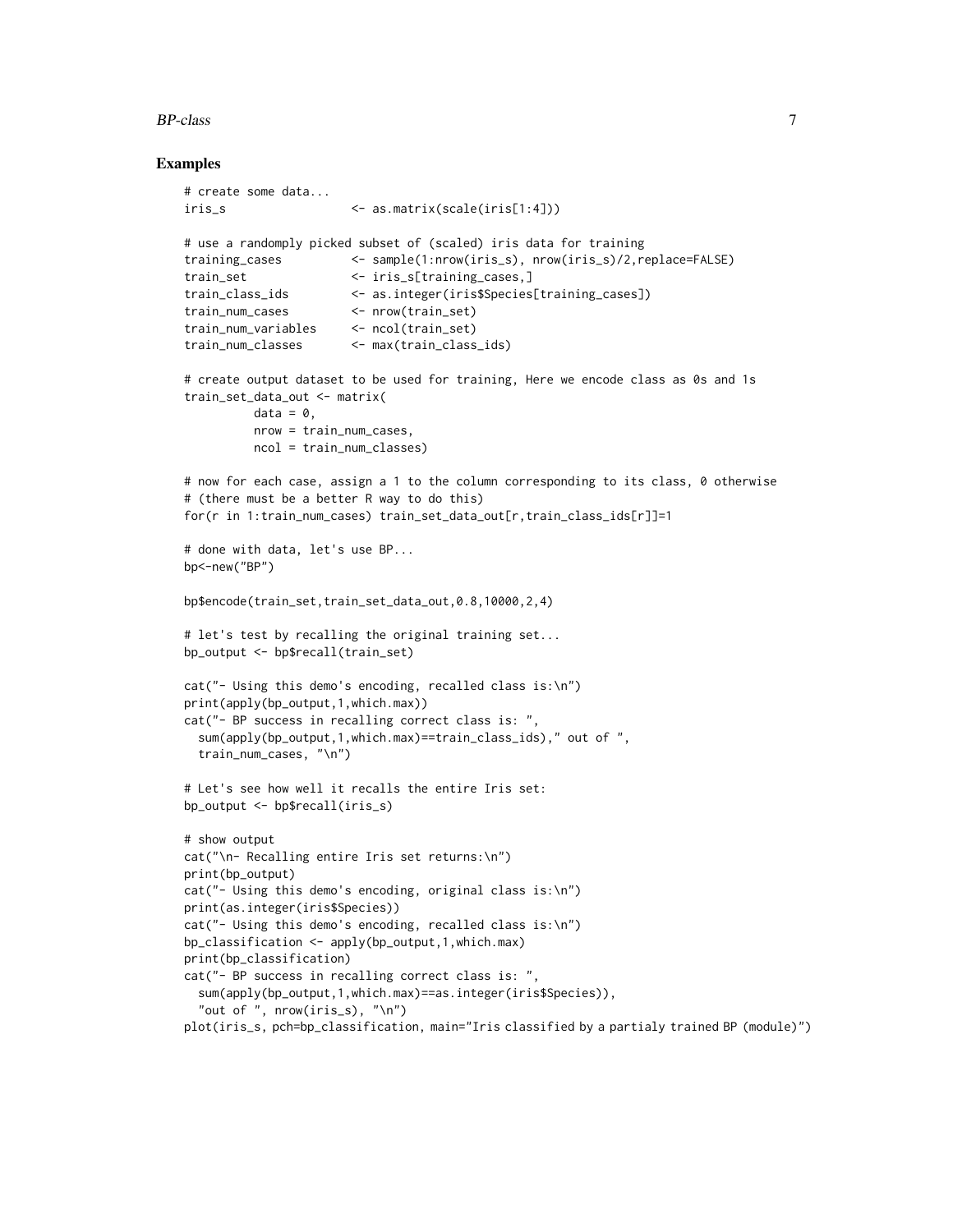<span id="page-7-0"></span>

#### <span id="page-7-1"></span>**Description**

Supervised Learning Vector Quantization (LVQ) NN module, for data classification.

#### Extends

Class ["RcppClass"](#page-12-1), directly.

All reference classes extend and inherit methods from ["envRefClass"](#page-0-0).

#### Fields

.CppObject: Object of class C++Object ~~

.CppClassDef: Object of class activeBindingFunction ~~

.CppGenerator: Object of class activeBindingFunction ~~

#### Methods

encode(data, desired\_class\_ids, training\_epochs): Encode input and output (classification) for a dataset using LVQ NN. Parameters are:

- data: training data, a numeric matrix, (2d, cases in rows, variables in columns). Data should be in 0 to 1 range.
- desired\_class\_ids : vector of integers containing a desired class id for each training data case (row). Should contain integers in 0 to n-1 range, where n is the number of classes.
- training\_epochs: integer, number of training epochs, aka presentations of all training data to the NN during training.
- recall(data\_in): Get output (classification) for a dataset (numeric matrix data\_in) from the (trained) LVQ NN. The data\_in dataset should be 2-d containing data cases (rows) to be presented to the NN and is expected to have same number or columns as the original training data. Returns a vector of integers containing a class id for each case (row).

print(): print NN structure.

show(): print NN structure.

load(filename): retrieve the NN from specified file.

save(filename): save the NN to specified file.

The following methods are inherited (from the corresponding class): objectPointer ("RcppClass"), initialize ("RcppClass"), show ("RcppClass")

#### Note

The NN used in this module uses supervised training for data classification (described as Supervised Learning LVQ in Simpson (1991)). Data should be scaled in 0 to 1 range.

(This module uses Rcpp to employ 'lvq\_nn' class in nnlib2.)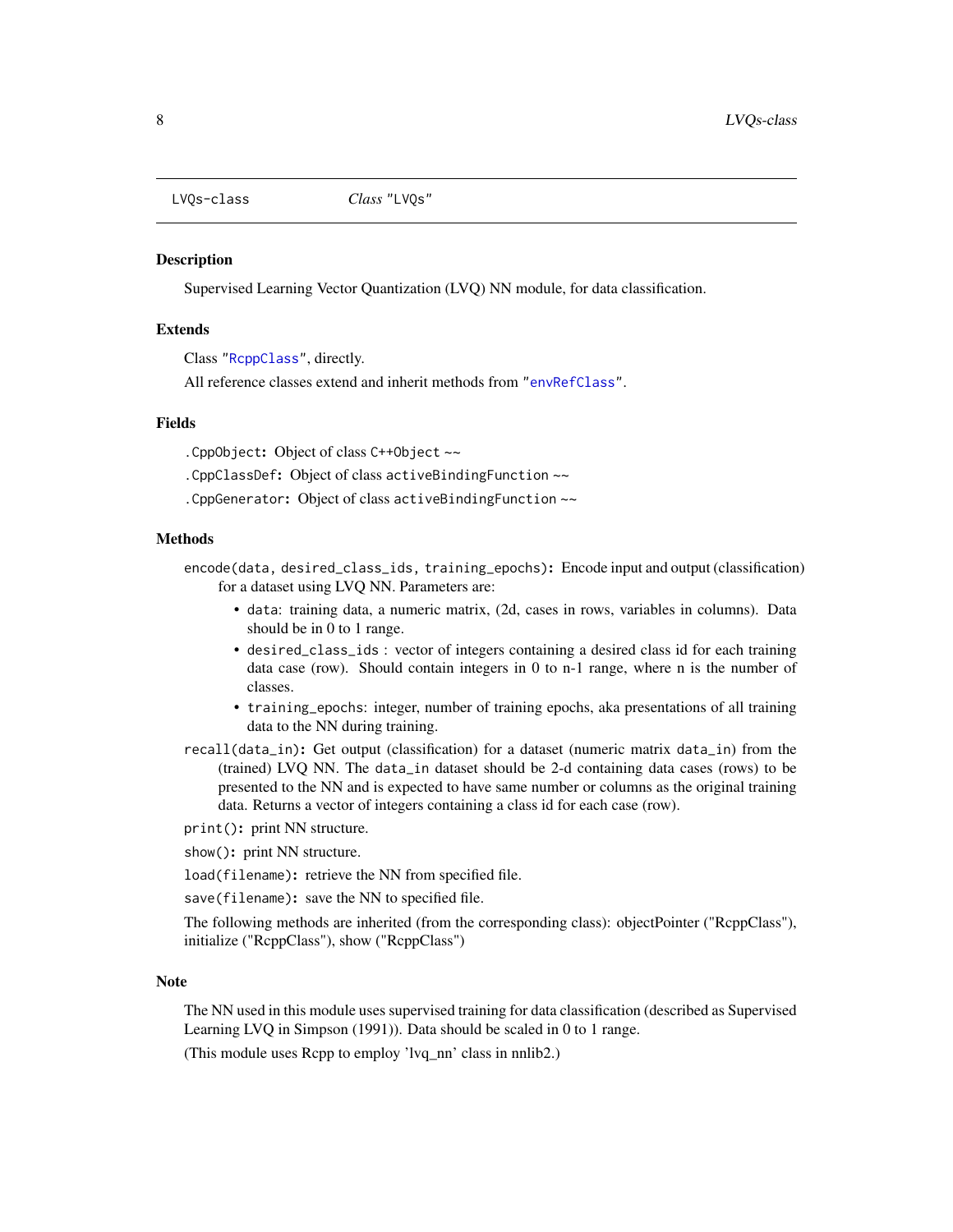#### <span id="page-8-0"></span>LVQu 9

#### Author(s)

Vasilis N. Nikolaidis <vnnikolaidis@gmail.com>

#### References

Simpson, P. K. (1991). Artificial neural systems: Foundations, paradigms, applications, and implementations. New York: Pergamon Press.

#### See Also

[LVQu](#page-8-1) (unsupervised LVQ function).

#### Examples

```
# LVQ expects data in 0 to 1 range, so scale some numeric data...
iris_s<-as.matrix(iris[1:4])
c_min<-apply(iris_s,2,FUN = "min")
c_max<-apply(iris_s,2,FUN = "max")
c_rng<-c_max-c_min
iris_s<-sweep(iris_s,2,FUN="-",c_min)
iris_s<-sweep(iris_s,2,FUN="/",c_rng)
# create a vector of desired class ids (starting from 0):
iris_desired_class_ids<-as.integer(iris$Species)-1;
# now create the NN:
lvq<-new("LVQs")
# and train it:
lvq$encode(iris_s,iris_desired_class_ids,100)
```

```
# recall the same data (a simple check of how well the LVQ was trained):
lvq_recalled_class_ids<-lvq$recall(iris_s);
plot(iris_s, pch=lvq_recalled_class_ids, main="LVQ recalled clusters (module)")
```
<span id="page-8-1"></span>LVQu *Unsupervised LVQ*

#### Description

Unsupervised (clustering) Learning Vector Quantization (LVQ) NN.

#### Usage

```
LVQu(
  data,
  max_number_of_desired_clusters,
  number_of_training_epochs,
  neighborhood_size,
  show_nn )
```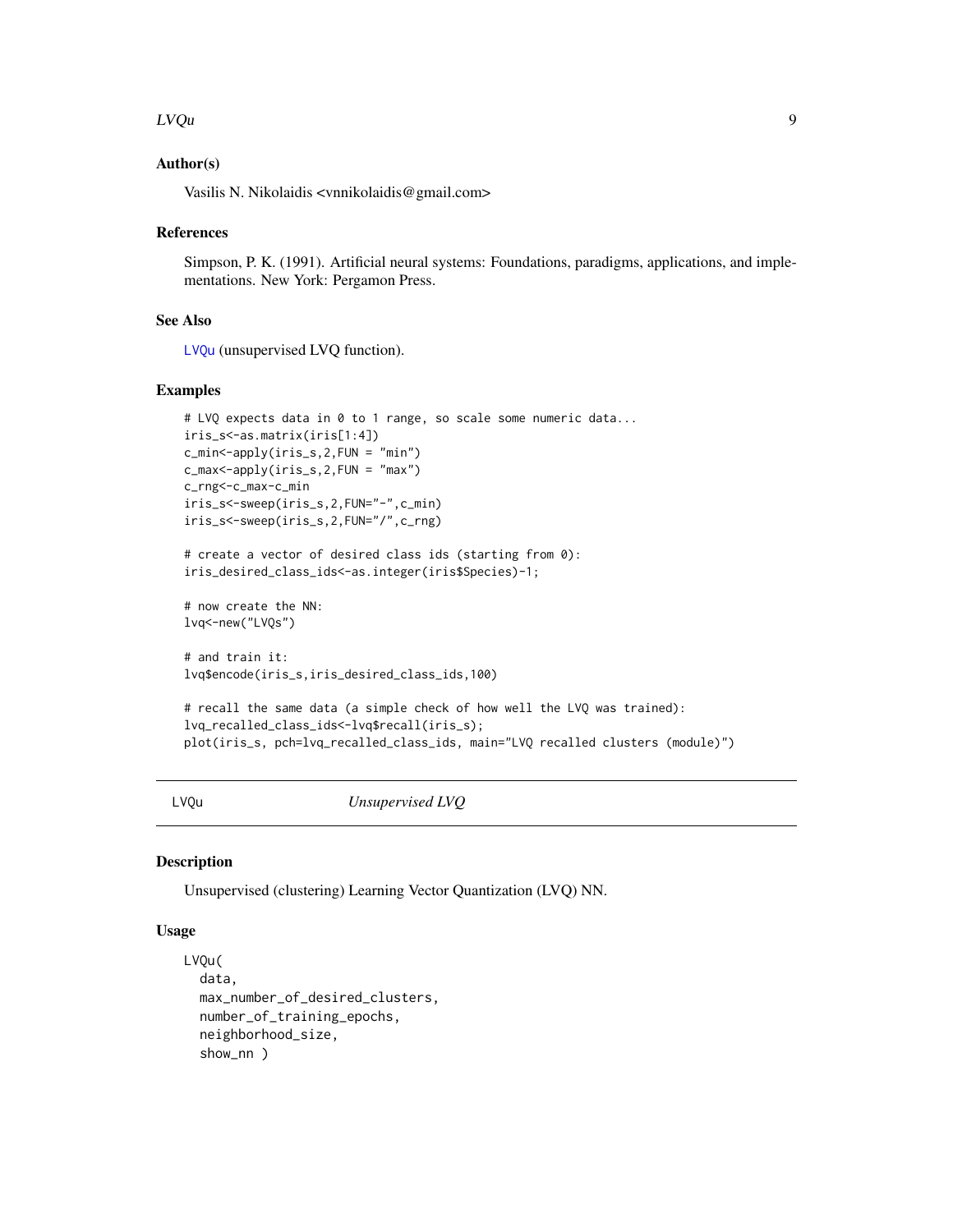#### <span id="page-9-0"></span>Arguments

| data                      | data to be clustered, a numeric matrix, (2d, cases in rows, variables in columns).<br>Data should be in 0 to 1 range.                          |  |  |
|---------------------------|------------------------------------------------------------------------------------------------------------------------------------------------|--|--|
|                           | max_number_of_desired_clusters<br>clusters to be produced (at most)                                                                            |  |  |
| number_of_training_epochs | number of training epochs, aka presentations of all training data to ANN during<br>training.                                                   |  |  |
| neighborhood_size         |                                                                                                                                                |  |  |
|                           | integer $\geq$ =1, specifies affected neighbor output nodes during training. if 1 (Sin-<br>gle Winner) the ANN is somewhat similar to k-means. |  |  |
| show_nn                   | boolean, option to display the (trained) ANN internal structure.                                                                               |  |  |

#### Value

Returns a vector of integers containing a cluster id for each data case (row).

#### Note

Function LVQu employs an unsupervised LVQ for clustering data (Kohonen 1988). This LVQ variant is described as Unsupervised Learning LVQ in Simpson (1991) and is a simplified 1-D version of Self-Organizing-Map (SOM). Its parameter neighborhood\_size controls the encoding mode (where neighborhood\_size=1 is Single-Winner Unsupervised encoding, similar to k-means, while an odd valued neighborhood\_size > 1 means Multiple-Winner Unsupervised encoding mode). Initial weights are random (uniform distribution) in 0 to 1 range. As these weights represent cluster center coordinates (the class reference vector), it is important that input data is also scaled to this range.

(This function uses Rcpp to employ 'som\_nn' class in nnlib2.)

#### Author(s)

Vasilis N. Nikolaidis <vnnikolaidis@gmail.com>

#### References

Kohonen, T (1988). Self-Organization and Associative Memory, Springer-Verlag.; Simpson, P. K. (1991). Artificial neural systems: Foundations, paradigms, applications, and implementations. New York: Pergamon Press.

Philippidis, TP & Nikolaidis, VN & Kolaxis, JG. (1999). Unsupervised pattern recognition techniques for the prediction of composite failure. Journal of acoustic emission. 17. 69-81.

#### See Also

[LVQs](#page-7-1) (supervised LVQ module),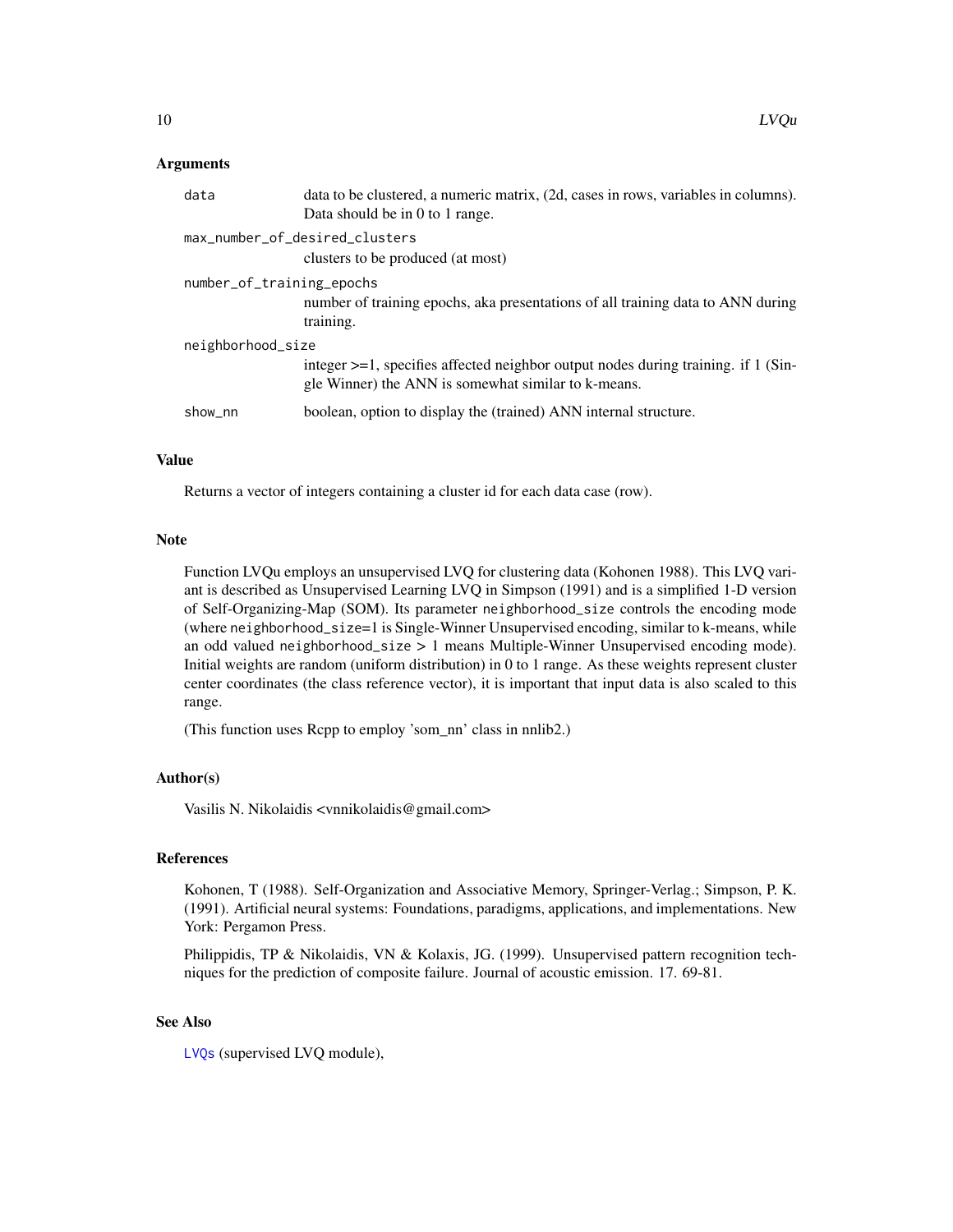#### <span id="page-10-0"></span> $MAM$ -class  $11$

#### Examples

```
# LVQ expects data in 0 to 1 range, so scale...
iris_s<-as.matrix(iris[1:4])
c_{\text{min}} < -apply(iris_s, 2, FUN = "min")
c_max<-apply(iris_s,2,FUN = "max")
c_rng<-c_max-c_min
iris_s<-sweep(iris_s,2,FUN="-",c_min)
iris_s<-sweep(iris_s,2,FUN="/",c_rng)
```

```
cluster_ids<-LVQu(iris_s,5,100)
plot(iris_s, pch=cluster_ids, main="LVQ-clustered Iris data")
```
MAM-class *Class* "MAM"

#### <span id="page-10-1"></span>**Description**

A single Matrix Associative Memory (MAM) implemented as a (supervised) NN.

#### **Extends**

Class ["RcppClass"](#page-12-1), directly.

All reference classes extend and inherit methods from ["envRefClass"](#page-0-0).

#### Fields

.CppObject: Object of class C++Object ~~

.CppClassDef: Object of class activeBindingFunction ~~

.CppGenerator: Object of class activeBindingFunction ~~

#### Methods

- encode( data\_in, data\_out ): Setup a new MAM NN and encode input-output data pairs. Parameters are:
	- data\_in: numeric matrix, input data to be encoded in MAM, a numeric matrix (2d, of n rows). Each row will be paired to the corresponding data\_out row, forming an inputoutput vector pair.
	- data\_out: numeric matrix, output data to be encoded in MAM, a numeric matrix (2d, also of n rows). Each row will be paired to the corresponding data\_in row, forming an input-output vector pair.

Note: to encode additional input-output vector pairs in an existing MAM, use train\_single method (see below).

recall(data): Get output for a dataset (numeric matrix data) from the (trained) MAM NN.

train\_single (data\_in, data\_out): Encode an input-output vector pair in the MAM NN. Vector sizes should be compatible to the current NN (as resulted from the encode method).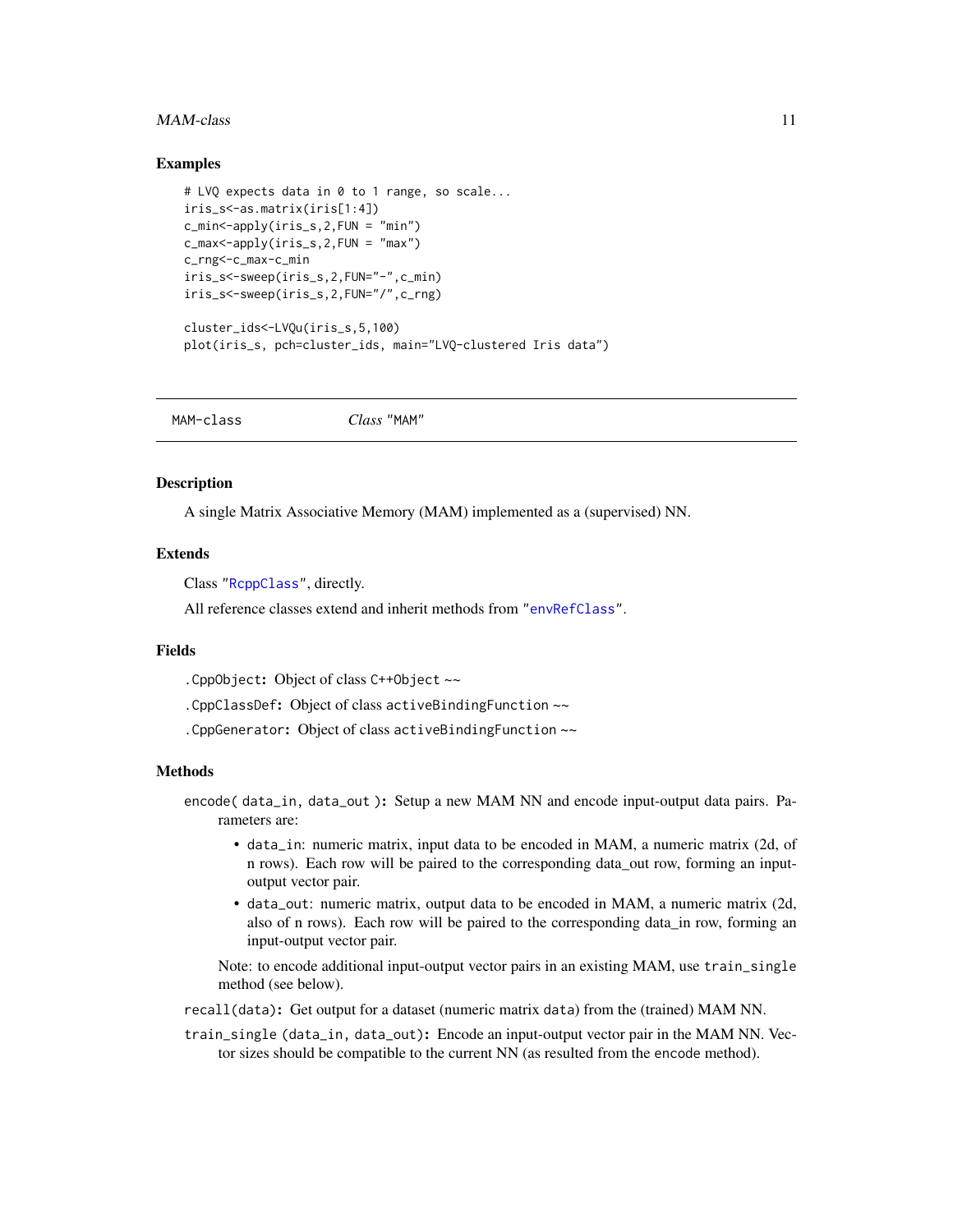<span id="page-11-0"></span>print(): print NN structure.

show(): print NN structure.

load(filename): retrieve the NN from specified file.

save(filename): save the NN to specified file.

The following methods are inherited (from the corresponding class): objectPointer ("RcppClass"), initialize ("RcppClass"), show ("RcppClass")

#### Note

The NN in this module uses supervised training to store input-output vector pairs.

(This function uses Rcpp to employ 'mam\_nn' class in nnlib2.)

#### Author(s)

Vasilis N. Nikolaidis <vnnikolaidis@gmail.com>

#### References

Pao Y (1989). Adaptive Pattern Recognition and Neural Networks. Reading, MA (US); Addison-Wesley Publishing Co., Inc.

#### See Also

[BP](#page-4-1)[,LVQs](#page-7-1).

#### Examples

```
iris_s <- as.matrix(scale(iris[1:4]))
class_ids <- as.integer(iris$Species)
num_classes <- max(class_ids)
```
# create output dataset to be used for training, Here we encode class as -1s and 1s iris\_data\_out <- matrix( data = -1, nrow = nrow(iris\_s), ncol = num\_classes)

# now for each case, assign a 1 to the column corresponding to its class for(r in 1:nrow(iris\_data\_out)) iris\_data\_out[r,class\_ids[r]]=1

```
# Finally apply MAM:
# Encode train pairs in MAM and then get output dataset by recalling the test data.
```

```
mam <- new("MAM")
```
mam\$encode(iris\_s,iris\_data\_out)

# test the encoding by recalling the original input data... mam\_data\_out <- mam\$recall(iris\_s)

# find which MAM output has the largest value and use this as the final cluster tag. mam\_recalled\_cluster\_ids = apply(mam\_data\_out,1,which.max)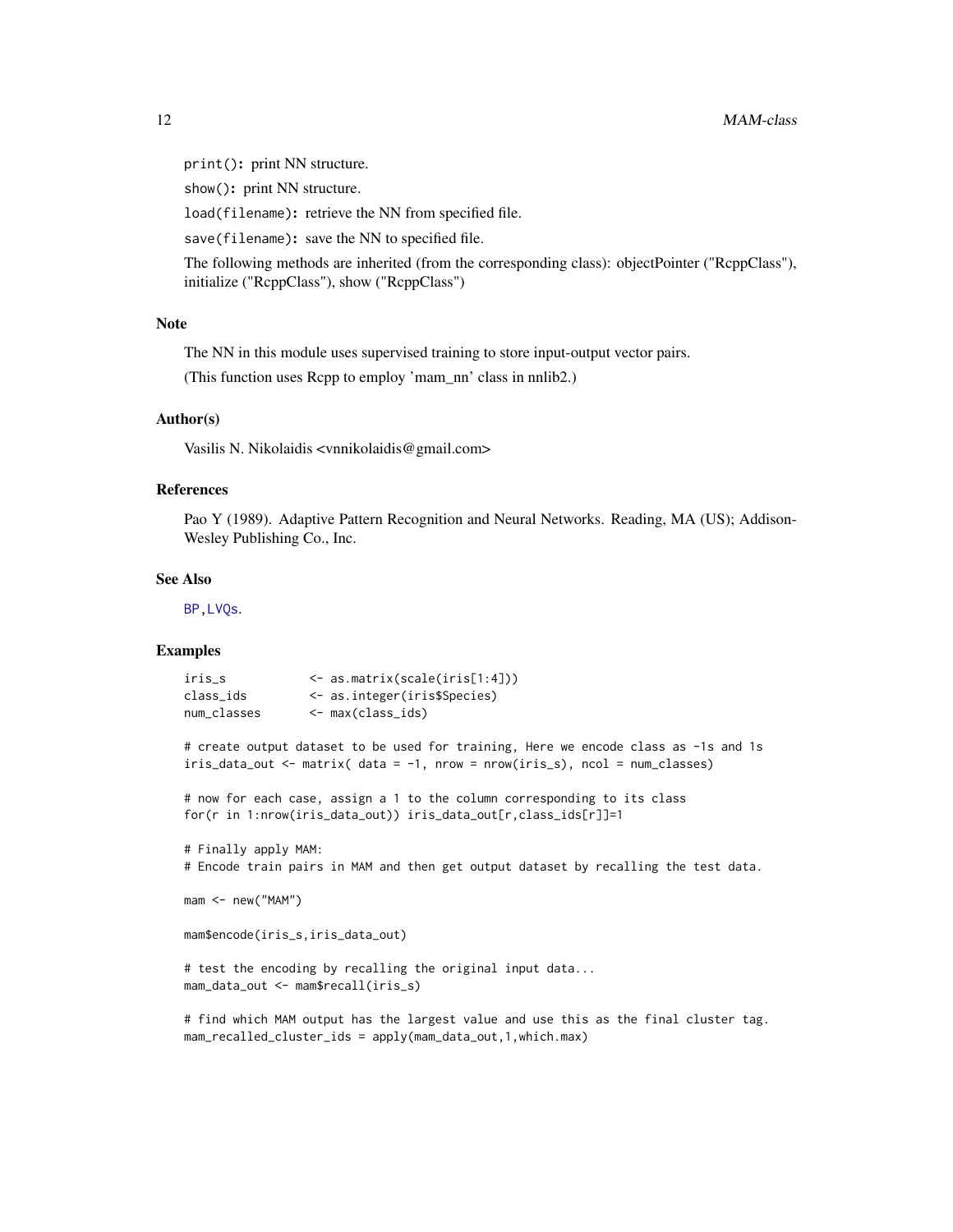#### <span id="page-12-0"></span>NN-class 23

plot(iris\_s, pch=mam\_recalled\_cluster\_ids, main="MAM recalled Iris data classes")

```
cat("MAM recalled these IDs:\n")
print(mam_recalled_cluster_ids)
```
NN-class *Class* "NN"

#### <span id="page-12-1"></span>**Description**

NN module, for defining and manipulating custom neural networks.

#### Extends

Class ["RcppClass"](#page-12-1), directly.

All reference classes extend and inherit methods from ["envRefClass"](#page-0-0).

#### Fields

.CppObject: Object of class C++Object ~~

.CppClassDef: Object of class activeBindingFunction ~~

.CppGenerator: Object of class activeBindingFunction ~~

#### Methods

- add\_layer( name, size ): Setup a new layer component (a layer of processing nodes) and append it to the NN topology. Parameters are:
	- name: string, containing name (that also Specifies type) of new layer. Names of predefined layers currently include 'pe'(same as 'generic'), 'pass-through', 'which-max', 'MAM', 'LVQ-input', 'LVQ-output', 'BP-hidden', 'BP-output', 'perceptron' (additional names for user-defined components may be used, see note below.)
	- size: integer, layer size i.e. number of pe (Processing Elements or nodes) to create in the layer.
- add\_connection\_set( name ): Create a new empty connection\_set component (a set of connections between two layers). It does not connect any layers nor contain any connections between specific layer nodes. The set is appended to the NN topology. Parameters are:
	- name: string, containing name (that also specifies type) of new empty connection set. Names of predefined connection sets currently include 'generic', 'pass-through'(which does not multiply weights), 'wpass-through'(which does multiply weights), 'MAM', 'LVQ', 'BP', 'perceptron' (additional names for user-defined components may be used, see note below).
- create\_connections\_in\_sets( min\_random\_weight, max\_random\_weight ): Find empty, unconnected connection\_set components that are between two layers in the topology, and set them up to connect the adjacent layers, adding connections to fully connect their nodes (n x m connections are created, with n and m the number of nodes at each layer respectively). Parameters are: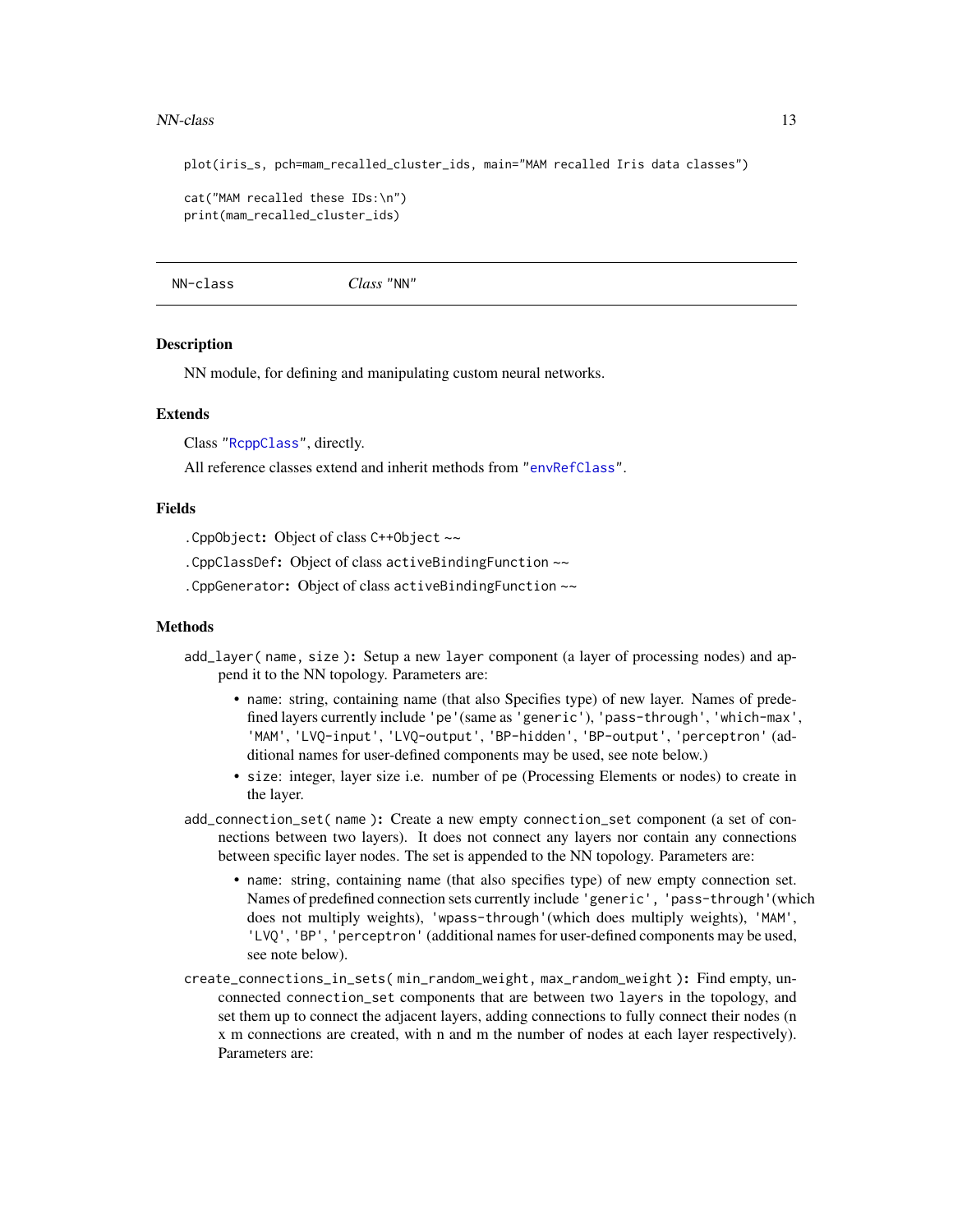- min\_random\_weight: double, minimum value for random initial connection weights.
- max\_random\_weight: double, maximum value for random initial connection weights.
- connect\_layers\_at( source\_pos, destin\_pos, name ): Insert a new empty connection\_set component (a set of connections between two layers) between the layers at specified topology positions, and prepare it to connect them. No actual connections between any layer nodes are created. Parameters are:
	- source\_pos: integer, position in topology of source layer.
	- destin\_pos: integer, position in topology of destination layer.
	- name: string, containing name (that also specifies type) of new connection set (see above).
- fully\_connect\_layers\_at( source\_pos, destin\_pos, name, min\_random\_weight, max\_random\_weight): Same as connect\_layers\_at but also fills the new connection\_set with connections between the nodes of the two layers, fully connecting the layers (n x m connections are created, with n and m the number of nodes at each layer respectively). Parameters are:
	- source\_pos: integer, position in topology of source layer.
	- destin\_pos: integer, position in topology of destination layer.
	- name: string, containing name (that also specifies type) of new connection set (see above).
	- min\_random\_weight: double, minimum value for random initial connection weights.
	- max\_random\_weight: double, maximum value for random initial connection weights.
- add\_single\_connection( pos, source\_pe, destin\_pe, weight ): Add a connection to a connection\_set that already connects two layers. Parameters are:
	- pos: integer, position in topology of connection\_set to which the new connection will be added.
	- source\_pe: integer, pe in source layer to connect.
	- destin\_pe: integer, pe in destination layer to connect.
	- weight: double, value for initial connection weight.
- remove\_single\_connection( pos, con ): Remove a connection from a connection\_set. Parameters are:
	- pos: integer, position in topology of connection\_set.
	- con: integer, connection to remove.
- size(): Returns neural network size, i.e. the number of components its topology.

sizes(): Returns sizes of components in topology.

- component\_ids(): Returns an integer vector containing the ids of the components in topology (these ids are created at run-time and identify each NN component).
- input\_at( pos, data\_in ): Input a data vector to the component (layer) at specified topology index. Returns TRUE if successful. Parameters are:
	- pos: integer, position in topology of component to receive input.
	- data\_in: NumericVector, data to be sent as input to component (sizes must match).
- encode\_at( pos ): Trigger the encoding operation of the component at specified topology index (note: depending on implementation, an 'encode' operation usually collects inputs, processes the data, adjusts internal state variables and/or weights, and possibly produces output). Returns TRUE if successful. Parameters are:
	- pos: integer, position in topology of component to perform encoding.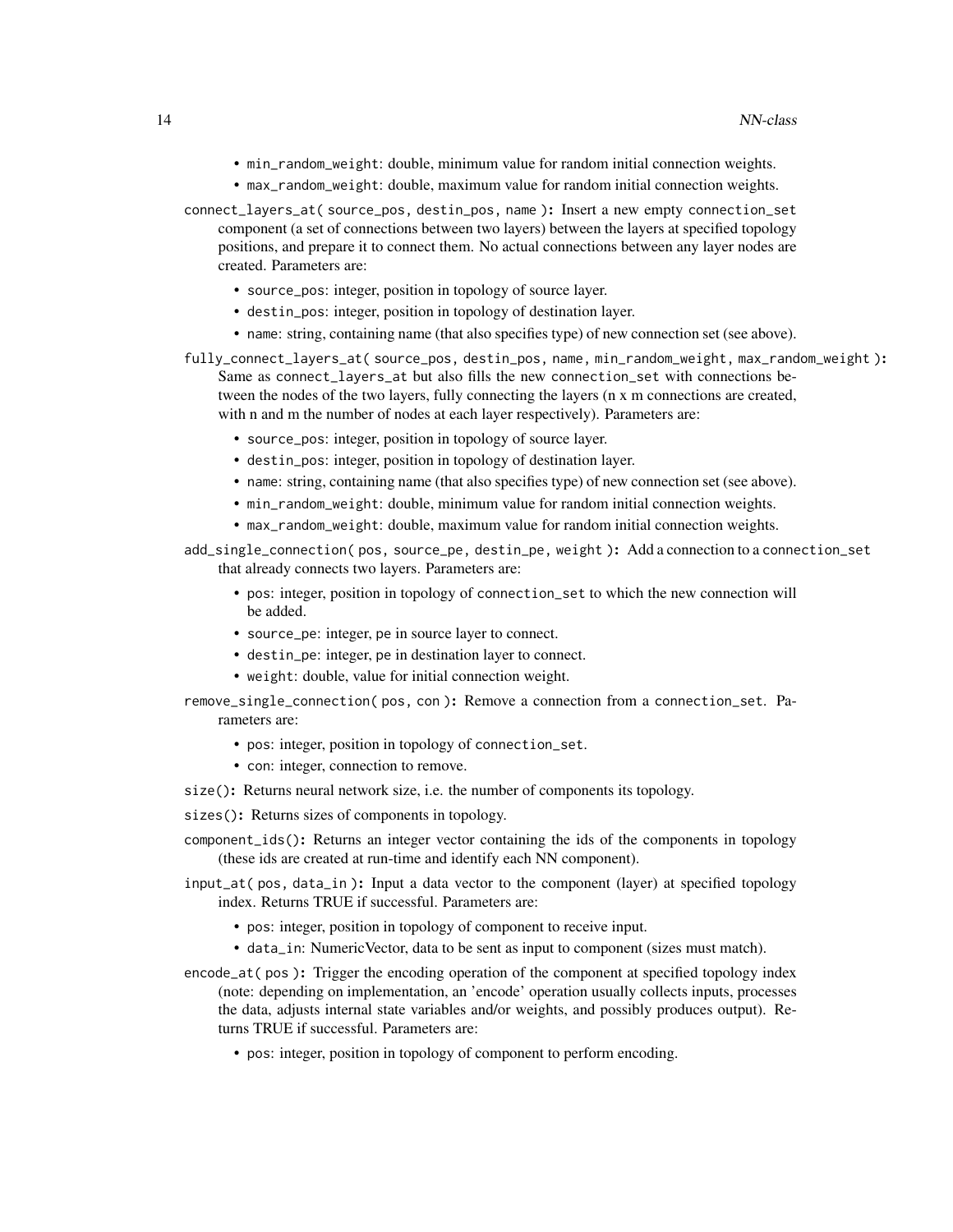- recall\_at( pos ): Trigger the recall (mapping, data retrieval) operation of the component at specified topology index (note: depending on implementation, a 'recall' operation usually collects inputs, processes the data, and produces output). Returns TRUE if successful. Parameters are:
	- pos: integer, position in topology of component to perform recall.
- encode\_all( fwd ): Trigger the encoding operation of all the components in the NN topology. Returns TRUE if successful. Parameters are:
	- fwd: logical, set to TRUE to encode forwards (first-to-last component), FALSE to encode backwards (last-to-first component).
- encode\_dataset\_unsupervised( data, pos, epochs, fwd ): Encode a dataset using unsupervised training. A faster method to encode a data set. All the components in the NN topology will perform 'encode' in specified direction. Returns TRUE if successful. Parameters are:
	- data: numeric matrix, containing input vectors as rows.
	- pos: integer, position in topology of component to receive input vectors.
	- epochs: integer, number of training epochs (encoding repetitions of the entire dataset).
	- fwd: logical, indicates direction, TRUE to trigger encoding forwards (first-to-last component), FALSE to encode backwards (last-to-first component).
- encode\_datasets\_supervised( i\_data, i\_pos, j\_data, j\_pos, j\_destination\_register, epochs, fwd ): Encode multiple (i,j) vector pairs stored in two corresponding data sets, using supervised training. A faster method to encode the data. All the components in the NN topology will perform 'encode' in specified direction. Returns TRUE if successful. Parameters are:
	- i\_data: numeric matrix, data set, each row is a vector i of vector-pair (i,j).
	- i\_pos: integer, position in topology of component to receive i vectors.
	- $\bullet$  j\_data: numeric matrix, data set, each row is a corresponding vector j of vector-pair (i,j).
	- j\_pos: integer, position in topology of component to receive j vectors.
	- j\_destination\_selector: integer, selects which internal node (pe) registers will receive vector j, i.e. if 0 internal node register 'input' will be used (j will become the layer's input), if 1 register 'output' will be used (j will become the layer's output), if 2 register 'misc' will be used (implementations may use this as an alternative way to transfer data to nodes without altering current input or output).
	- epochs: integer, number of training epochs (encoding repetitions of the entire data).
	- fwd: logical, indicates direction, TRUE to trigger encoding forwards (first-to-last component), FALSE to encode backwards (last-to-first component).
- recall\_dataset( data\_in, input\_pos, output\_pos, fwd ): Recall (map, retrieve output for) a dataset. A faster method to recall an entire data set. All the components in the NN topology will perform 'recall' in specified direction. Returns numeric matrix containing corresponding output. Parameters are:
	- data\_in: numeric matrix, containing input vectors as rows.
	- input\_pos: integer, position in topology of component to receive input vectors.
	- output\_pos: integer, position in topology of component to produce output.
	- fwd: logical, indicates direction, TRUE to trigger 'recall' (mapping) forwards (first-to-last component), FALSE to recall backwards (last-to-first component).
- recall\_all( fwd ): Trigger the recall (mapping, data retrieval) operation of all the components in the NN topology. Returns TRUE if successful. Parameters are: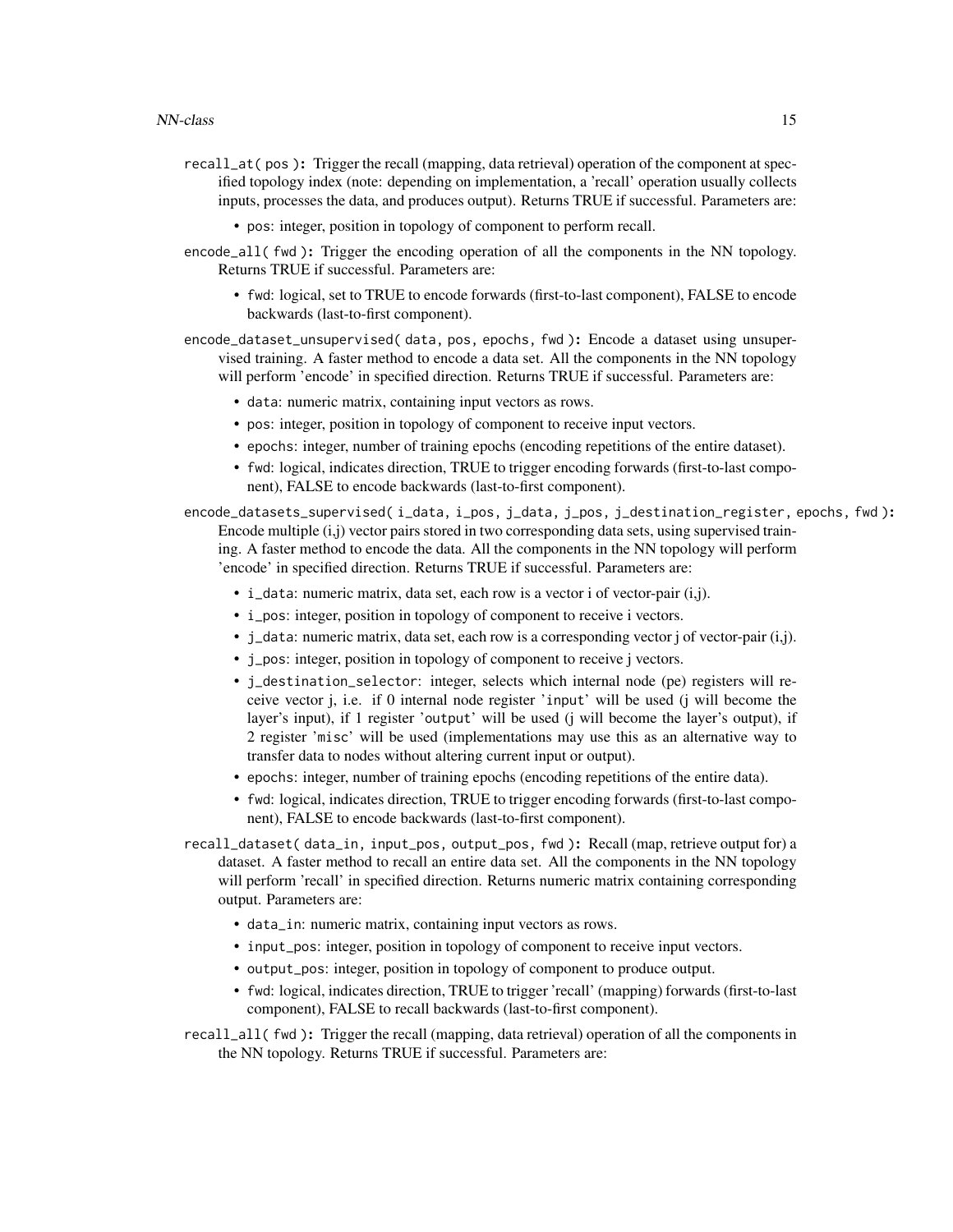- fwd: logical, set to TRUE to recall forwards (first-to-last component), FALSE to recall backwards (last-to-first component).
- get\_output\_from( pos ): Get the current output of the component at specified topology index. If successful, returns NumericVector of output values. Parameters are:
	- pos: integer, position in topology of component to use.
- get\_output\_at( pos ): Same as get\_output\_from, see above.
- get\_input\_at( pos ): Get the current input of the component at specified topology index (depends on the implementation: for layers, this may be valid after the pes (nodes) have performed their input\_function on incoming values; pes have an overridable input\_function that collects all incoming values and produces a single value for further processing which is stored at an internal input register (whose value is retrieved here); by default input\_function performs summation. If successful, returns NumericVector of final input values. Parameters are:
	- pos: integer, position in topology of component to use.
- get\_weights\_at( pos ): Get the current weights of the component (connection\_set) at specified topology index. If successful, returns NumericVector of connection weights. Parameters are:
	- pos: integer, position in topology of component to use.
- get\_weight\_at( pos, connection ): Get the current weight of a connection in component (connection\_set) at specified topology index. If successful, returns weight, otherwise 0. Parameters are:
	- pos: integer, position in topology of component to use.
	- connection: connection to use.
- set\_weight\_at( pos, connection, value ): Set the weight of a connection in component (connection\_set) at specified topology index. If successful, returns TRUE. Parameters are:
	- pos: integer, position in topology of component to use.
	- connection: connection to use.
	- value: new weight for connection.
- set\_misc\_values\_at( pos, data\_in ): Set the values in the misc data register that pe and connection objects maintain, for objects at specified topology index. If successful, returns TRUE. Parameters are:
	- pos: integer, position in topology of component to use.
	- data\_in: NumericVector, data to be used for new values in misc registers (sizes must match).
- set\_output\_at( pos, data\_in ): Set the values in the output data register that pe objects maintain, for layer at specified topology index (currenly only layer components are supported). If successful, returns TRUE. Parameters are:
	- pos: integer, position in topology of component to use.
	- data\_in: NumericVector, data to be used for new values in misc registers (sizes must match).
- outline(): Print a summary description of all components in topology.
- print(): Print internal NN state, including all components in topology.
- show(): Print summary description and internal NN state.

The following methods are inherited (from the corresponding class): objectPointer ("RcppClass"), initialize ("RcppClass"), show ("RcppClass")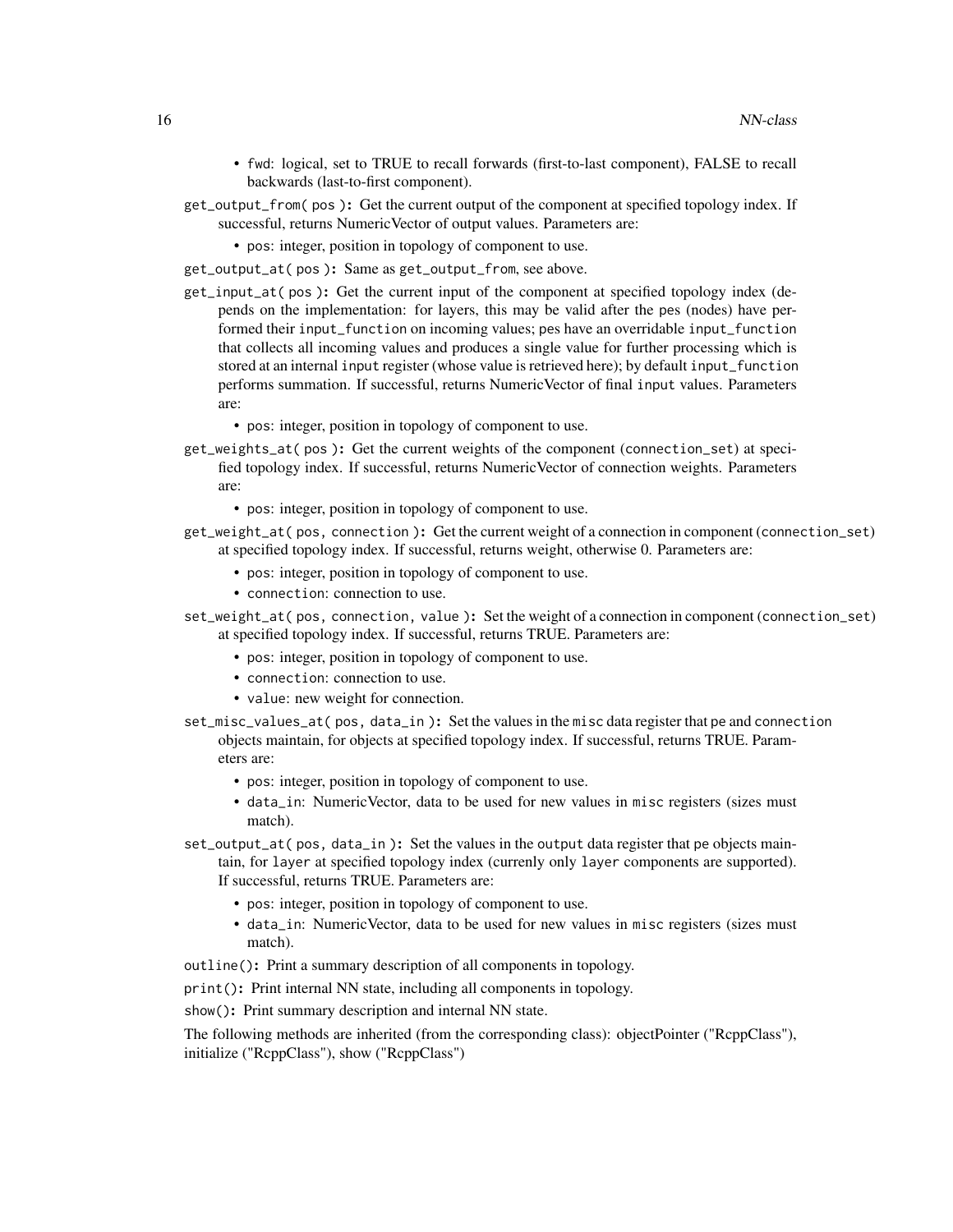#### <span id="page-16-0"></span>NN-class 2012 and 2013 and 2013 and 2013 and 2013 and 2013 and 2013 and 2013 and 2013 and 2013 and 2013 and 201

#### **Note**

This R module maintains a generic neural network that can be manipulated using the provided methods. In addition to predefined, new neural network components can be defined and then employed by the "NN" module. Currently, definition of new components must be done in C++, requires the package source code (which includes the **nnlib2** C++ library of neural network base classes) and the ability to compile it. In particular:

- Any new component type or class definition can be added to a single header file called "additional\_parts.h" (which is included in the package source). All new components to be employed by the NN module must be defined in this file (or be accessible from functions in this file).
- New layer, connection\_set, pe or connection definitions must comply (at least loosely) to the **nnlib2** base class hierarchy and structure and follow the related guidelines. Note: some minimal examples of class and type definitions can be found in the "additional\_parts.h" file itself.
- A textual name must be assigned to any new layer or connection\_set, to be used as parameter in NN module methods that require a name to create a component. This can be as simple as a single line of code where given the textual name the corresponding component object is created and returned. This code must be added (as appropriate) to either generate\_custom\_layer() or generate\_custom\_connection\_set() functions found in the same "additional\_parts.h" header file. Note: example entries can be found in these functions at the "additional\_parts.h" file.

More information on expanding the library with new types of NN components (nodes, layers, connections etc) and models, can be found in the package's vignette as well as the related [repository on](https://github.com/VNNikolaidis/nnlib2Rcpp) [Github\)](https://github.com/VNNikolaidis/nnlib2Rcpp). Please consider submitting any useful components you create, to enrich future versions of the package.

#### Author(s)

Vasilis N. Nikolaidis <vnnikolaidis@gmail.com>

#### See Also

[BP](#page-4-1), [LVQs](#page-7-1), [MAM](#page-10-1).

#### Examples

```
# Example 1:
# (1.A) create new 'NN' object:
```
 $n < -$  new("NN")

# (1.B) Add topology components:

```
# 1. add a layer of 4 generic nodes:
n$add_layer("generic",4)
# 2. add a set for connections that pass data unmodified:
n$add_connection_set("pass-through")
```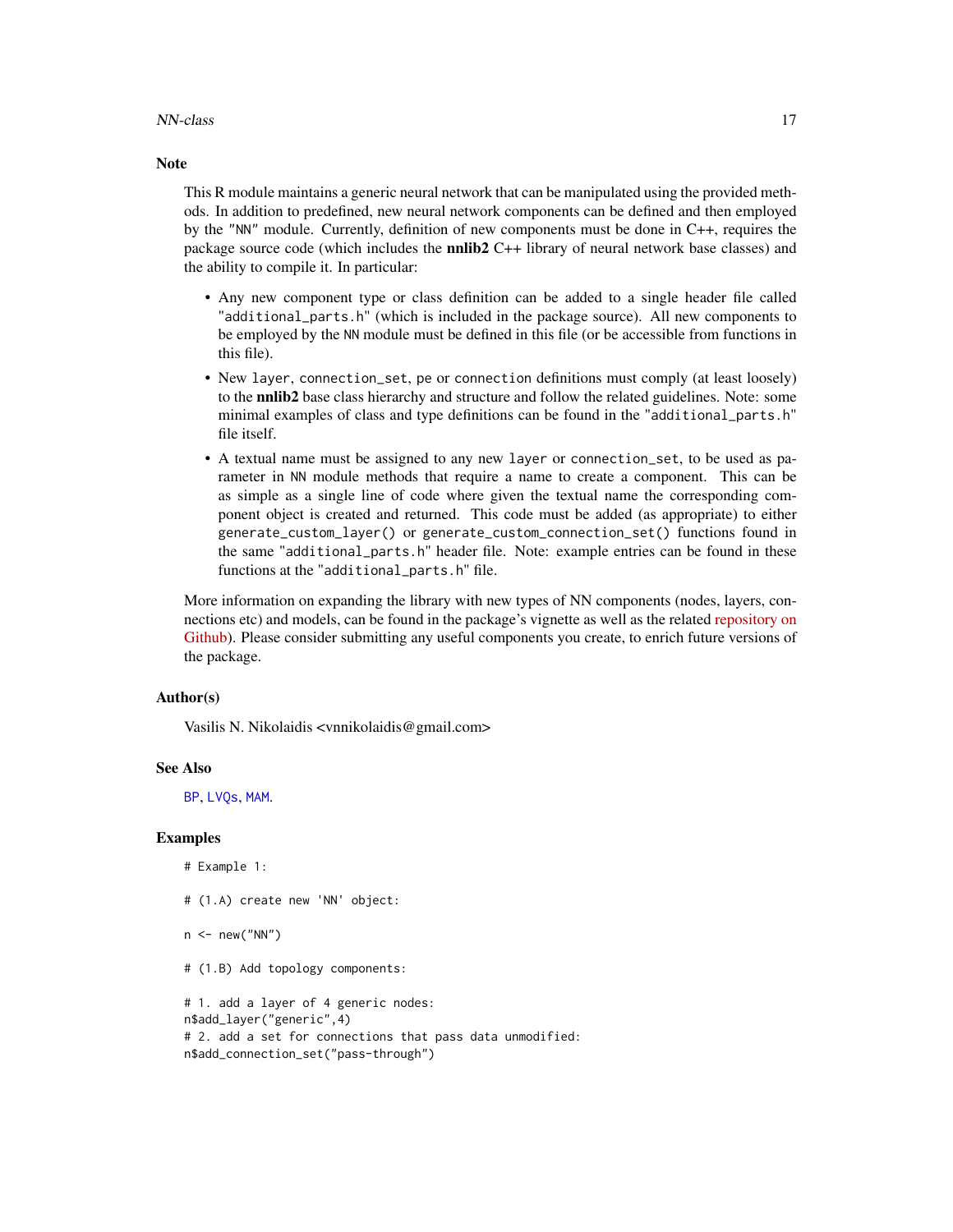```
# 3. add another layer of 2 generic nodes:
n$add_layer("generic",2)
# 4. add a set for connections that pass data x weight:
n$add_connection_set("wpass-through")
# 5. add a layer of 1 generic node:
n$add_layer("generic",1)
# Create actual full connections in sets, random initial weights in [0,1]:
n$create_connections_in_sets(0,1)
# Optionaly, show an outline of the topology:
n$outline()
# (1.C) use the network.
# input some data, and create output for it:
n$input_at(1,c(10,20,30,40))
n$recall_all(TRUE)
# the final output:
n$get_output_from(5)
# (1.D) optionally, examine the network:
# the input at first layer at position 1:
n$get_input_at(1)
# Data is passed unmodified through connections at position 2,
# and (by default) summed together at each node of layer at position 3.
# Final output from layer in position 3:
n$get_output_from(3)
# Data is then passed multiplied by the random weights through
# connections at position 4. The weights of these connections:
n$get_weights_at(4)
# Data is finally summed together at the node of layer at position 5,
# producing the final output, which (again) is:
n$get_output_from(5)
# Example 2: A simple MAM NN
# (2.A) Preparation:
# Create data pairs
iris_data <- as.matrix( scale( iris[1:4] ) )
iris_species <- matrix(data=-1, nrow=nrow(iris_data), ncol=3)
for(r in 1:nrow(iris_data))
iris_species[r ,as.integer( iris$Species )[r]]=1
# Create the NN and its components:
m <- new( "NN" )
m$add_layer( "generic" , 4 )
m$add_layer( "generic" , 3 )
m$fully_connect_layers_at(1, 2, "MAM", 0, 0)
```

```
# (2.B) Use the NN to store iris (data,species) pair:
```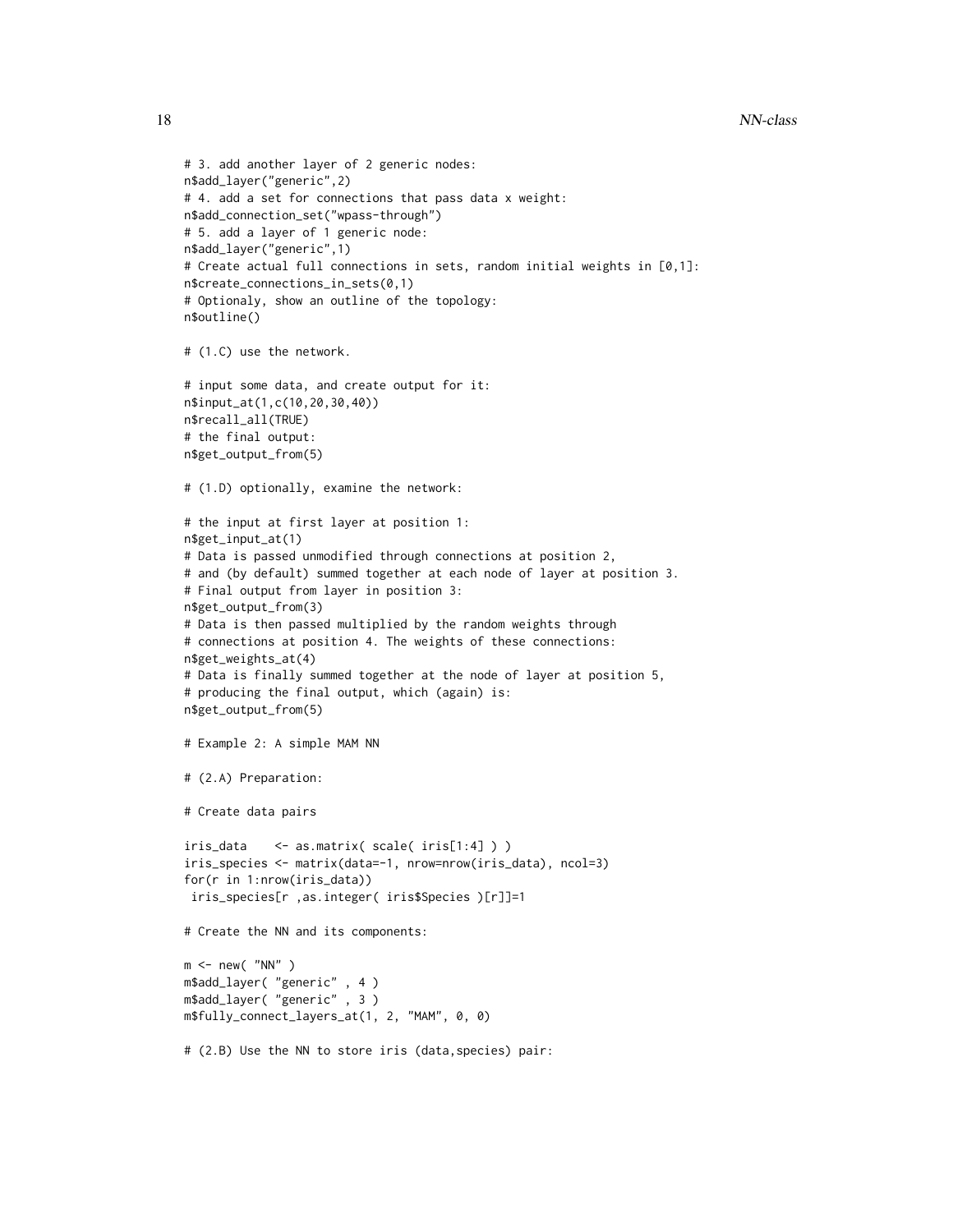#### NN-class 2012 and 2013 and 2013 and 2013 and 2013 and 2013 and 2013 and 2013 and 2013 and 2013 and 2013 and 20

# encode pairs in NN: m\$encode\_datasets\_supervised( iris\_data,1, iris\_species,3,0, 1,TRUE) # (2.C) Recall iris species from NN: recalled\_data <- m\$recall\_dataset(iris\_data,1,3,TRUE) # (2.D) Convert recalled data to ids and plot results: recalled\_ids <- apply(recalled\_data, 1, which.max) plot(iris\_data, pch=recalled\_ids)